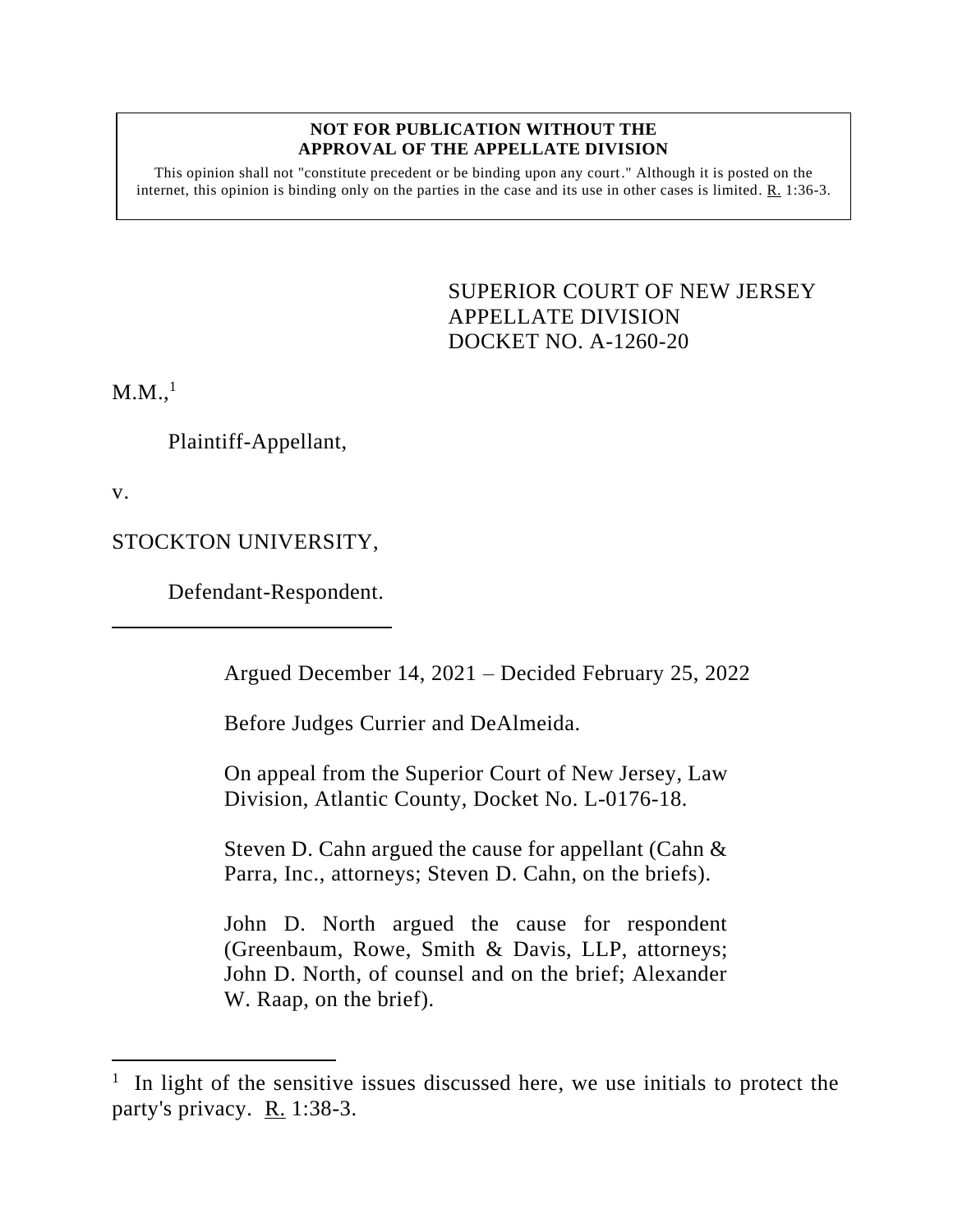## PER CURIAM

Plaintiff alleges that while he was a student at Stockton University, he suffered from depression that debilitated him to the extent that he could not leave his apartment, was missing course assignments, and skipping classes. He sought treatment at the University's Wellness Center.

Plaintiff also spoke with the professors of his three classes, informing them of his condition and requesting their cooperation in an effort to avoid failing the courses. Two of the three professors agreed to give him additional time to successfully complete their courses. A third professor told him that, due to the nature of the class, plaintiff could not make up the missed work and the professor suggested plaintiff withdraw from the course. Because the date to withdraw from a class without penalty had passed, the only option available to avoid failing the class was to apply for a medical withdrawal. After the University denied the request for the medical withdrawal, plaintiff received a failing grade in the third course.

In his complaint, plaintiff alleged the University violated the New Jersey Law Against Discrimination (LAD), N.J.S.A. 10:5-1 to -50, when it failed to accommodate his disability—depression. Defendant's first motion for summary judgment was unsuccessful. However, the trial court granted defendant's second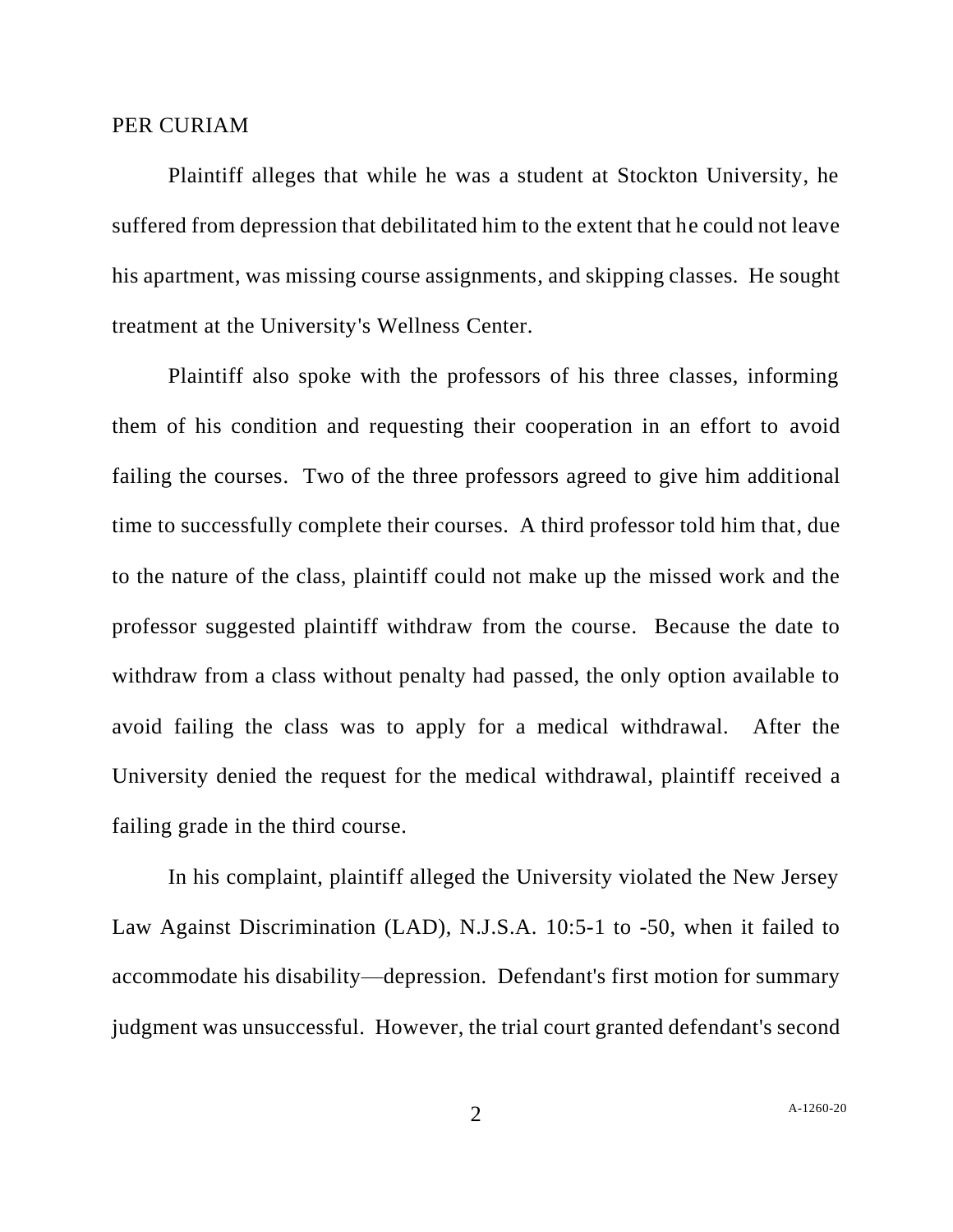motion for summary judgment, finding plaintiff required a medical expert to prove he had a disability and to establish his depression was so severe that he was disabled.

Because plaintiff presented sufficient evidence to support the finding of a disability and, therefore, demonstrated a prima facie case of a failure to accommodate his disability, we reverse.

The 2016-17 school year was plaintiff's fourth year attending Stockton. Even if plaintiff had successfully completed his coursework that year, he still needed additional credits to achieve his undergraduate degree. He testified during his deposition that he began to suffer from depression during the early winter months of 2017. He stated he felt "an inability to concentrate and an inability to focus on [his] schoolwork." He began to experience "suicidal thoughts," could not get out of bed, rarely left his apartment, and was not participating in his regular activities. He also stopped going to class.

On March 17, 2017, while out with friends, plaintiff experienced what he described as a breakdown. Ten days later, he sought help from Stockton's Wellness Center on campus.

Plaintiff was evaluated by Michael Levin, MS, LPC, LCADC, the Assistant Director of Counseling Services at the Wellness Center, who

3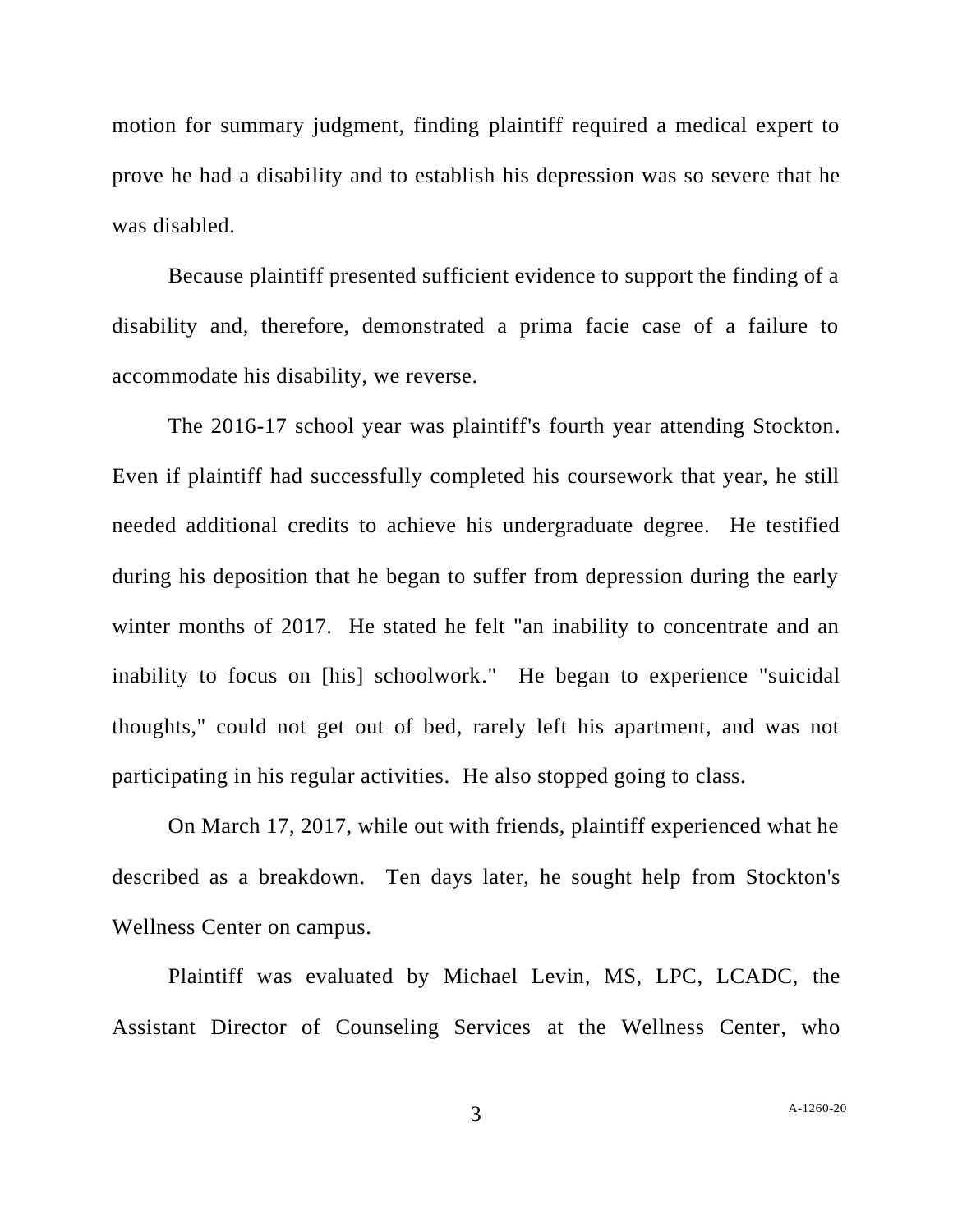diagnosed plaintiff with major depressive disorder. In a document titled "Learning Access Program Documentation of Diagnosed Disability," Levin indicated that plaintiff was "[u]nable to sleep, [had] difficulty attending class, [and was] not completing assignments." Levin noted plaintiff "presented with anxiety and depression symptoms throughout the period of treatment. Depression worsened in the past week." Under the titled entry "Suggested Accommodations," Levin recommended Stockton accommodate plaintiff with "extensions on exams and classwork when symptomatic." Plaintiff attended weekly sessions with Levin until the end of the school year in April 2017.

The deadline to withdraw from a class without an academic penalty for the spring semester was April 7, 2017. Plaintiff did not request withdrawals from any of his courses prior to that date.

On April 28, 2017, the last day of the spring semester, plaintiff met with Patricia McConville, the Coordinator of Services for Students with Disabilities in the University's Learning Access Program (LAP). McConville gave plaintiff an Accommodation Request Form that he could use to request accommodations for his fall 2017 courses.

The first sentence of the printed form stated: "This form certifies that the following student has presented the necessary documentation to authenticate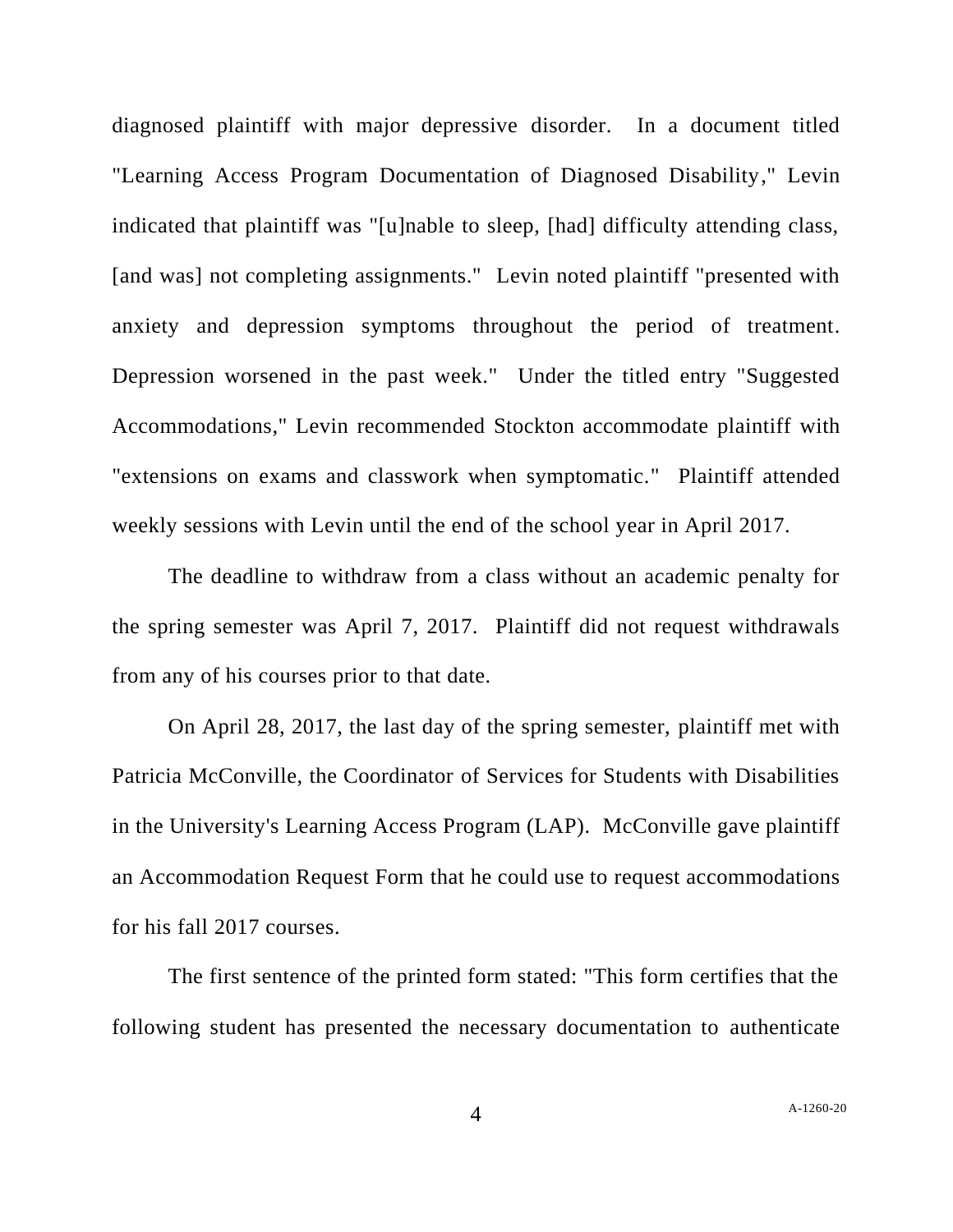his/her disability." McConville found accommodations were necessary, stating on the form:

> Symptoms associated with medical condition are unpredictable, episodic in nature, and with varying degrees of severity. Please consider an occasional extension of due dates and/or rescheduling of exams. When symptomatic student will email faculty to justify need for extension/absence. Symptoms related to medical condition may impact ability to arrive to class on time under certain conditions. Please allow student briefly leave class when necessary.

Plaintiff was enrolled in three courses in the Spring 2017 semester. As stated, in April 2017, plaintiff contacted his professors seeking help with missed assignments and classes. In doing so, he disclosed to each professor his diagnosis of depression and described his difficulty performing everyday activities, including attending class and completing coursework.

He was able to reach an informal agreement with one of the professors, who permitted him to turn in his term paper late and take the final exam. The professor of a second course required plaintiff to sign an agreement, under which plaintiff had until September 2017 to complete the remaining assignments for the course. The form stated "[m]edical [i]ssue[s]" as the reason for the incomplete work. The agreement was signed by plaintiff, the professor, and an assistant dean. Therefore, this was an accommodation approved by defendant.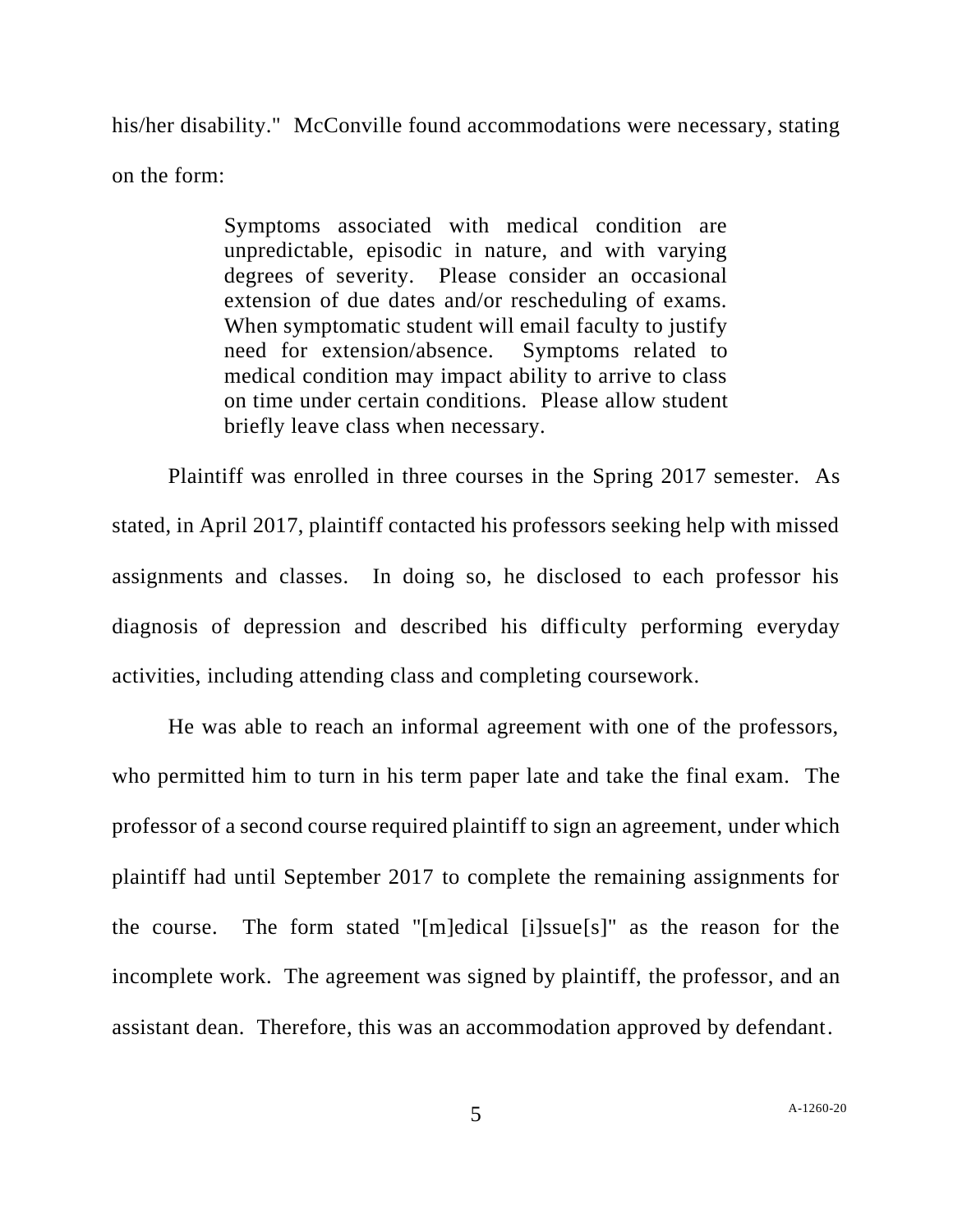The professor of the third course—Senior Synthesis—told plaintiff he could not accommodate his request for an extension to complete missed classwork and fulfill the course requirements. The professor provided several reasons for his decision, notably that the nature of the course "is developing the ability to communicate in group discussions, to present ideas clearly, to carefully consider complex ideas presented by others and respond with constructive contributions to group discussion, and more generally to communicate professionally and intelligently in a structured interaction." The deadlines were "firm" because "they [were] an integral part of the coursework." Therefore, it was not possible for plaintiff to make up the class "without actually taking part in the course itself."

The professor also served as plaintiff's academic advisor. He gave plaintiff only one option: complete the paperwork for an incomplete grade and retake the course the next semester. He also advised plaintiff to seek a medical withdrawal from the class.

Because plaintiff could not complete Senior Synthesis, and the deadline to withdraw from a class without an academic penalty had already passed, plaintiff had to request a medical withdrawal. He submitted the request on May 9, 2017.

6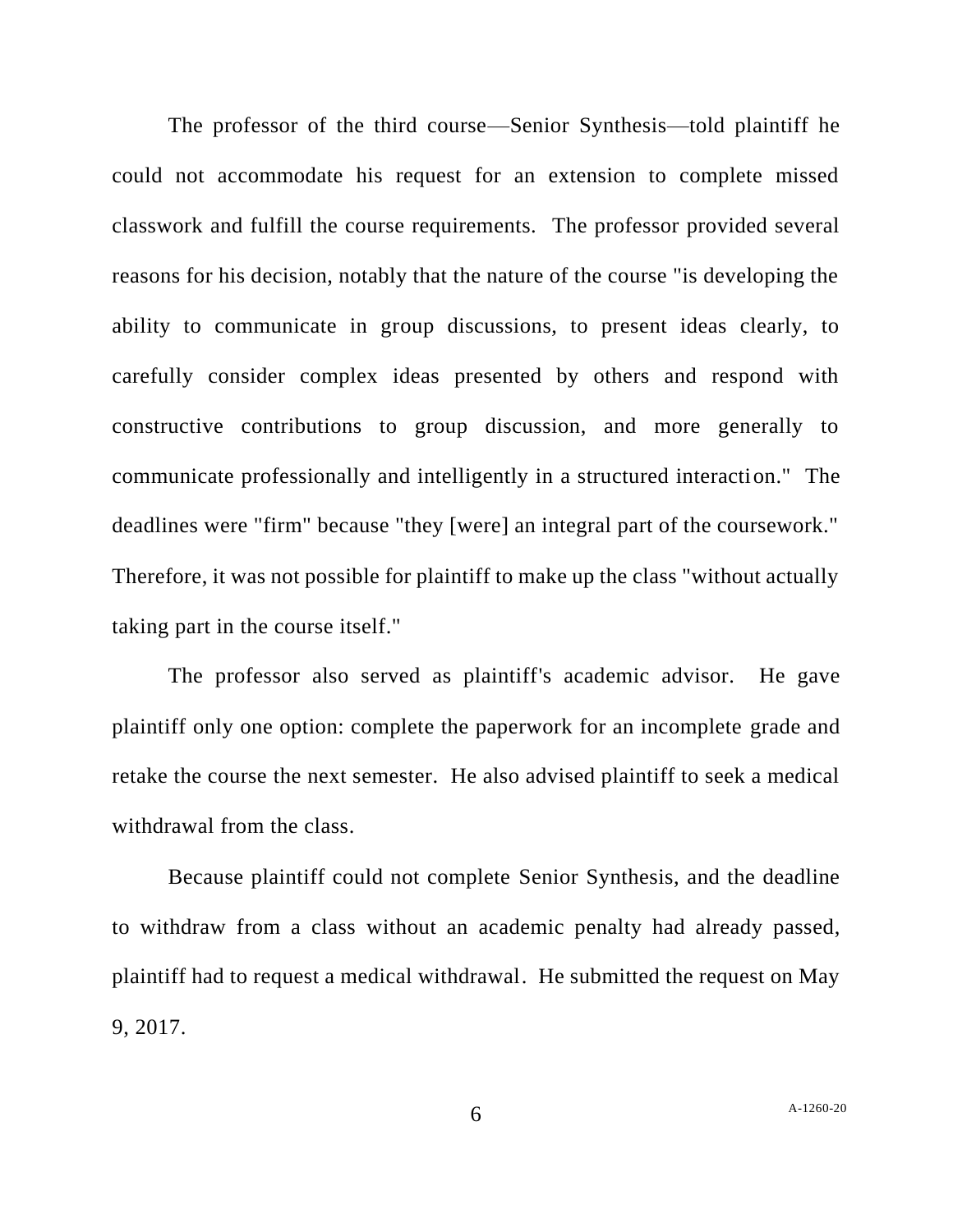Along with his documents from the Wellness Center and LAP, plaintiff also provided a note from his personal physician, Michael Findura, D.O., dated April 24, 2017, stating, "Patient has major depressive disorder." In a subsequent May 5, 2017 letter to the University, Dr. Findura stated that plaintiff was "recently diagnosed with major depressive disorder and is having difficulty completing tasks, concentrating and reading. Due to this medical condition, I recommend a medical withdrawal from his class."

After plaintiff filed the request for a medical withdrawal, the professor teaching the Senior Synthesis course advised the provost's office he was in favor of permitting plaintiff to retroactively withdraw from his course.

On June 1, 2017, the Office of the Provost denied plaintiff's request stating,

> We cannot justify granting a medical withdrawal for one course in the term, as you successfully completed other courses in the Spring 2017 term under the same circumstances. If you wish to submit an appeal for a medical withdrawal from all of your courses in the Spring 2017 term, we would consider it.

Plaintiff received an F in the Senior Synthesis course.

In plaintiff's complaint, he alleges Stockton violated the LAD in failing to grant him a reasonable accommodation despite his medical condition or disability which resulted in him failing the Senior Synthesis course. After the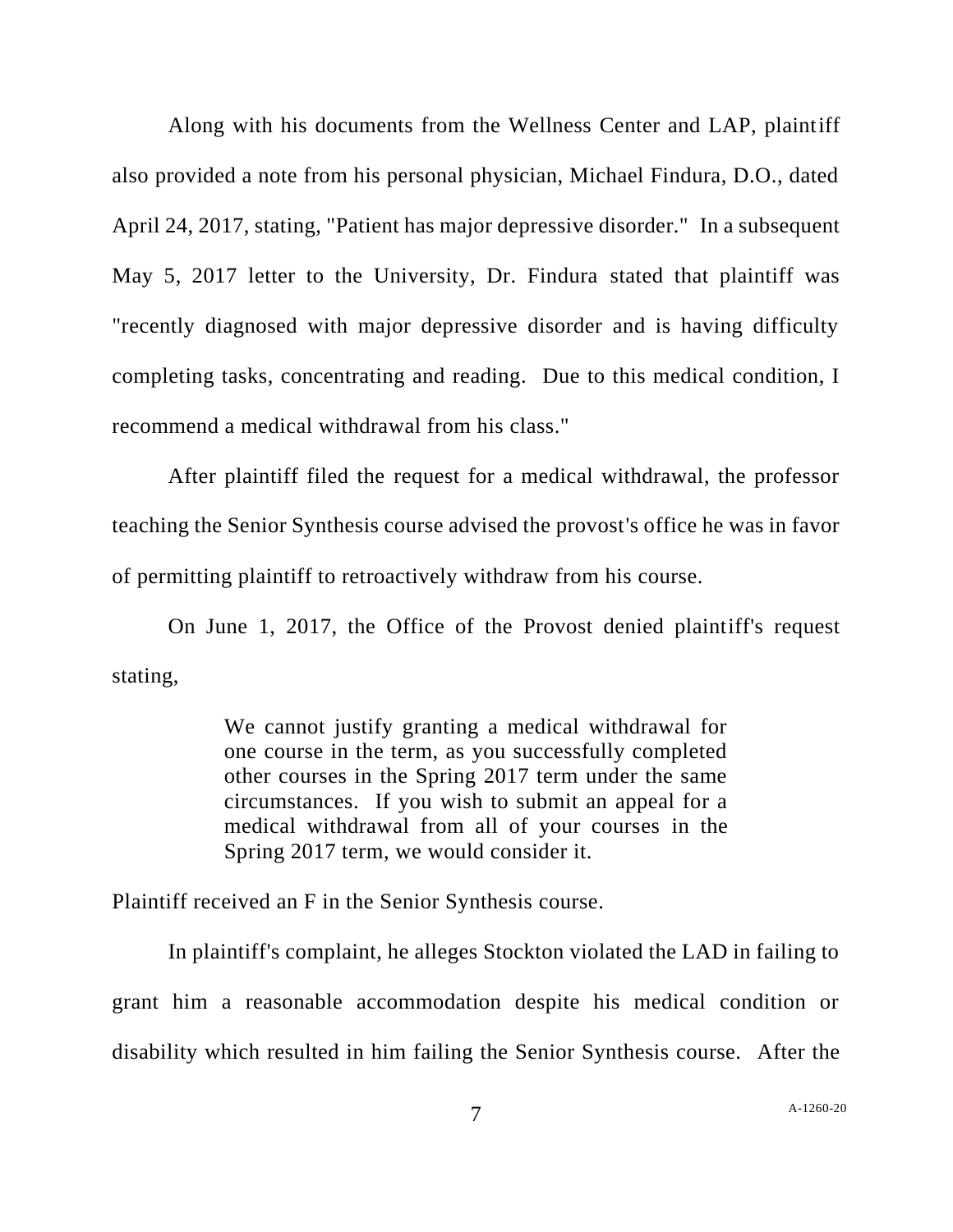close of discovery, defendant moved for summary judgment, asserting the University's refusal to permit plaintiff to withdraw from the Senior Synthesis course was not discriminatory because he only sought, and was granted, an accommodation for the Fall 2017 semester, not the Spring 2017 semester.

Defendant contended it complied with its policy which does not permit a student to withdraw from a course after the class has concluded and grades have been issued. Defendant also asserted that plaintiff's request for a medical withdrawal was not an accommodation as defined under the LAD. Because plaintiff could not demonstrate a prima facie case of discrimination, defendant asserted it was entitled to summary judgment.

In denying the motion, the judge stated: "[T]here is no dispute that plaintiff has a disability and that he was able to perform the activity having not had the disability. So, the whole issue is whether or not he was denied the benefit of the program or discriminated against because of the disability." The judge further explained that

> it's documented that he's suffering from depression, both his family doctor and then through Stockton's program. They determined that he is suffering from depression and he really—he testifies that it paralyzed him; he couldn't do anything, he wasn't doing anything and he did go to all three teachers and indicate that he needed some kind of an accommodation . . . . But when you look at what the provost's office did . . . it doesn't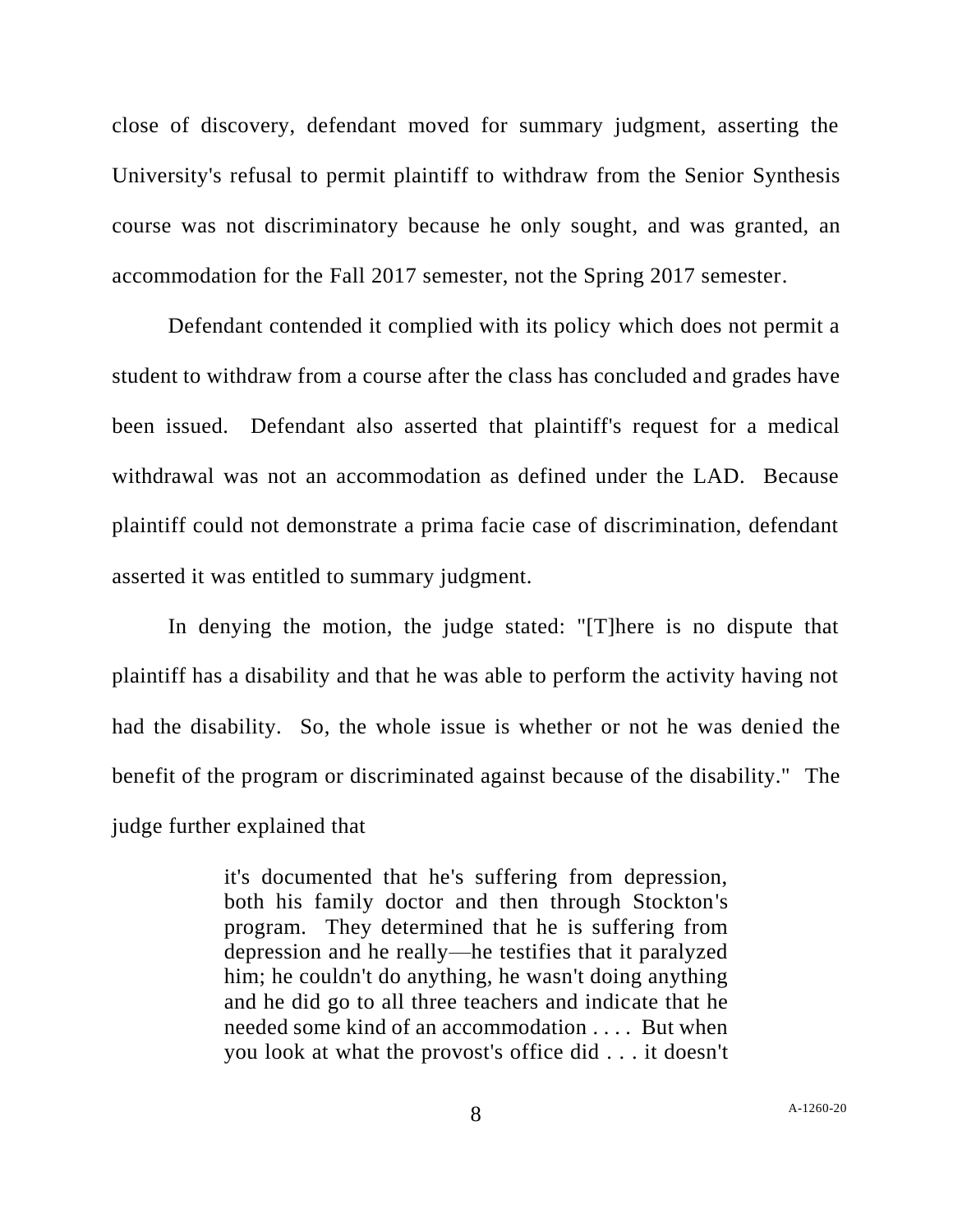appear that they did any kind of in depth or any real investigation into all of the medical records or anything like that . . . . They just determined that it was late, it was in violation of the policy, or not compliant with the policy and they denied the request . . . asking for an accommodation.

The judge denied the motion

because there are many issues of fact in this case. [W]hether it was discriminatory to deny this medical withdrawal; given the facts of the case, given that ... because of the nature of those [other two] classes he was able to get an accommodation and complete those classes and whether it was discriminatory to not allow him to withdraw from . . . the Senior Synthesis class as an accommodation . . . . I think a reasonable juror could reject Stockton's reasons for denying the medical withdrawal [request] after the semester ended and I think there's questions of credibility on both sides.

Several months later, defendant renewed its motion for summary judgment. The University asserted plaintiff had not presented sufficient proofs of a disability that prevented him from completing the Senior Synthesis class. Stockton stated plaintiff required testimony of a witness competent to give testimony regarding his disability and specifically whether the disability prevented him from completing his coursework.

In opposing the motion, plaintiff contended Stockton had already conceded he was disabled. He pointed to the accommodation form McConville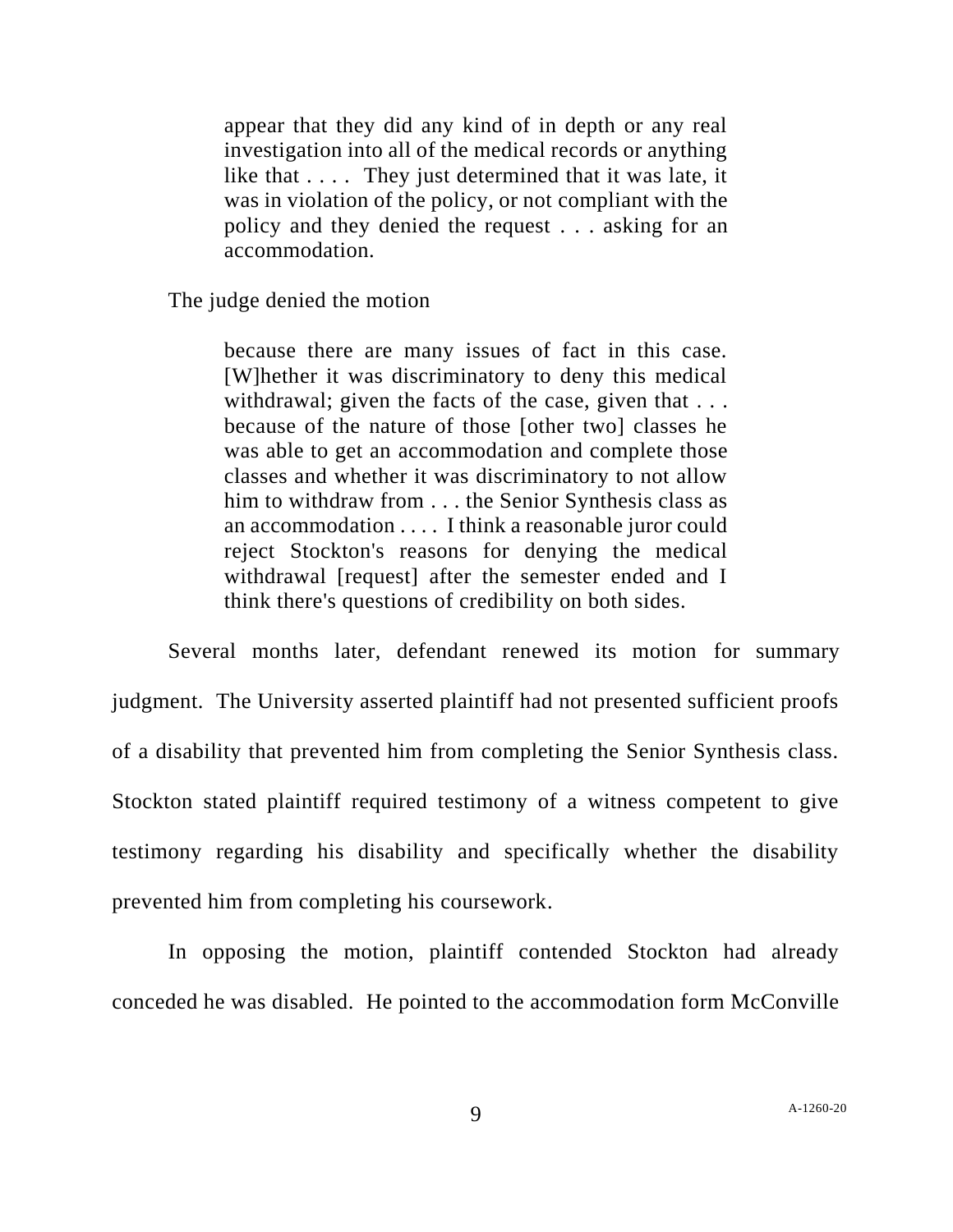signed in April 2017 in which she verified that plaintiff had "presented the necessary documentation to authenticate his disability."

The court found McConville's form was not relevant to whether Stockton had acknowledged plaintiff's disability. Although the judge stated she did not doubt plaintiff's testimony that he was depressed, she determined that plaintiff required expert medical testimony to satisfy the first prong of an LAD failure to accommodate a disability action. Therefore, the court granted defendant summary judgment on December 18, 2020.

Our review of a trial court's grant or denial of a motion for summary judgment is de novo. Branch v. Cream-O-Land Dairy, 244 N.J. 567, 582 (2021). We apply the same standard as the motion judge and consider "whether the competent evidential materials presented, when viewed in the light most favorable to the non-moving party, are sufficient to permit a rational factfinder to resolve the alleged disputed issue in favor of the non-moving party." Brill v. Guardian Life Ins. Co. of Am., 142 N.J. 520, 540 (1995). See Rozenblit v. Lyles, 245 N.J. 105, 121 (2021); R. 4:46-2(c).

"To decide whether a genuine issue of material fact exists, the trial court must 'draw[] all legitimate inferences from the facts in favor of the non-moving party.'" Friedman v. Martinez, 242 N.J. 449, 472 (2020) (alteration in original)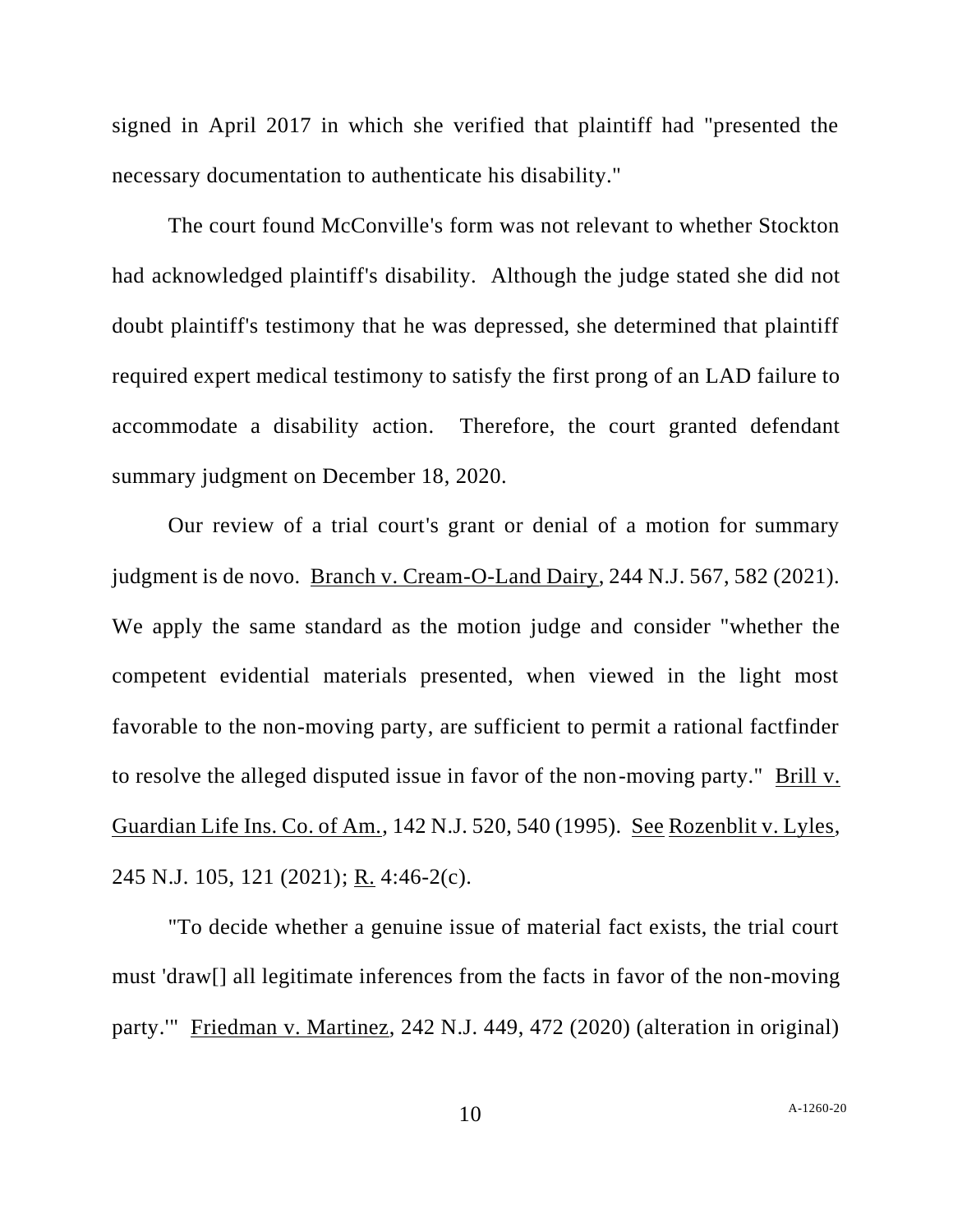(quoting Globe Motor Co. v. Igdalev, 225 N.J. 469, 480 (2016)). "Summary judgment should be granted . . . 'after adequate time for discovery and upon motion, against a party who fails to make a showing sufficient to establish the existence of an element essential to that party's case, and on which that party will bear the burden of proof at trial." Friedman, 242 N.J. at 472 (quoting Celotex Corp. v. Catrett, 477 U.S. 317, 322 (1986)).

To determine the extent of the protection afforded to disabled persons under the LAD, we must look to the analytical framework of the Rehabilitation Act (RA), 29 U.S.C. § 794, and the Americans with Disabilities Act (ADA), 42 U.S.C. §§ 12101 to -12213. J.T. v. Dumont Pub. Sch., 438 N.J. Super. 241, 263 (App. Div. 2014).

In a failure to accommodate a disability case under the RA and ADA standards, plaintiffs are required to show they "(1) had a disability; (2) [were] otherwise qualified to participate in the activities or program at issue; and (3) [were] denied the benefits of the program or otherwise discriminated against because of [their] disability." Id. at 264 (citing Chambers v. Sch. Dist. of Phila. Bd. of Educ., 587 F.3d 176, 189 (3d Cir. 2009)). If the plaintiff can meet this burden, the question then becomes whether the accommodation was reasonable. Lasky v. Moorestown Twp., 425 N.J. Super. 530, 539-44 (App. Div. 2012);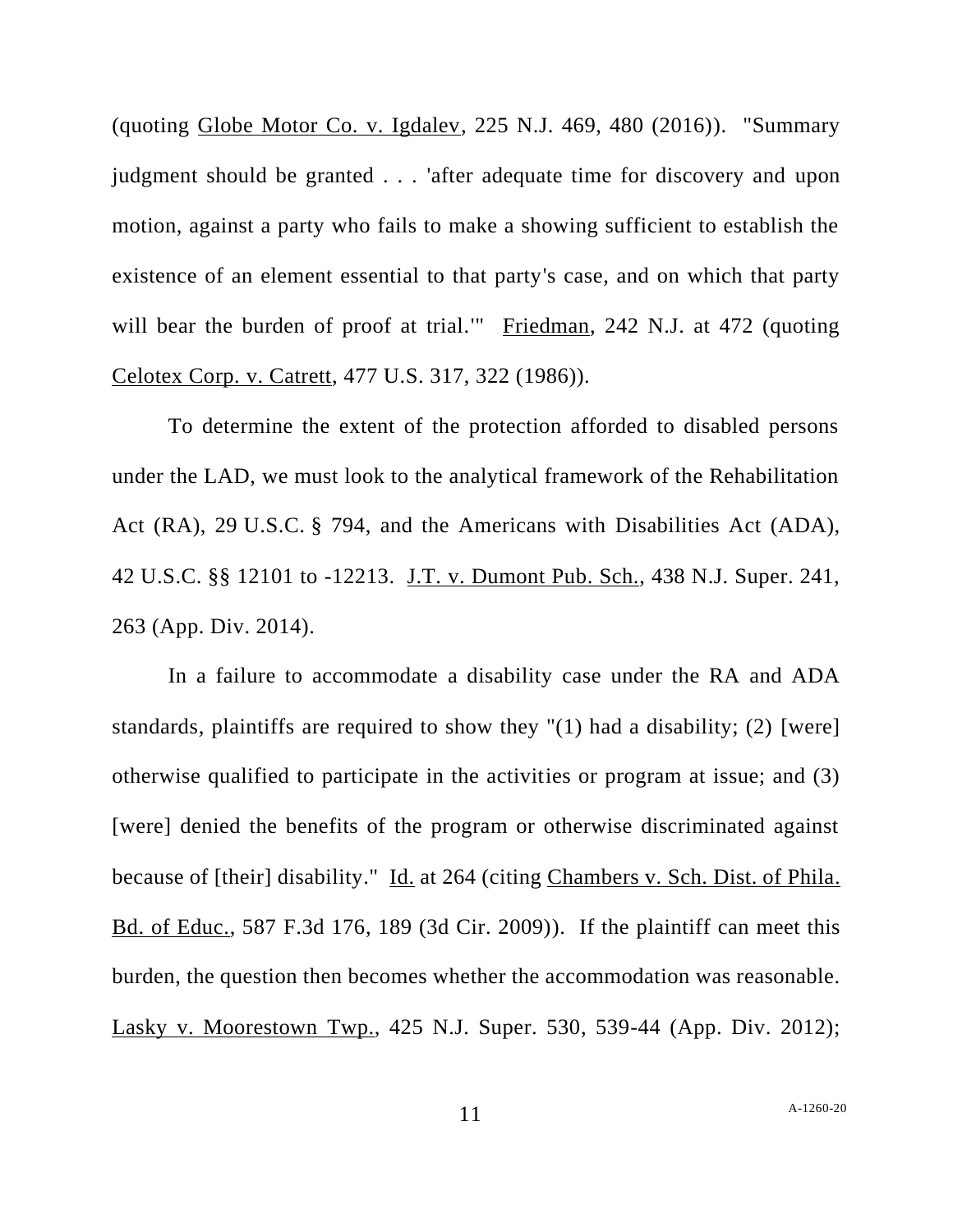Ellison v. Creative Learning Ctr., 383 N.J. Super. 581, 595-96 (App. Div. 2006). The defendant may argue as an affirmative defense that the requested accommodation created an undue burden on the defendant. Hall v. Saint Joseph's Hosp., 343 N.J. Super. 88, 108-09 (App. Div. 2001).

The trial court found plaintiff failed to satisfy the first prong as he lacked expert testimony to support the finding of a disability. We disagree. Plaintiff testified he was depressed and he described the effect the condition had on him including an inability to get out of bed, leave his apartment, attend class, complete coursework, and participate in any of his usual activities. He also described having suicidal thoughts. He sought help from the University's Wellness Center where he was diagnosed with major depressive disorder and attended counseling sessions until the semester ended. He also saw his family physician who diagnosed him with major depressive disorder.

Moreover, when plaintiff applied for an accommodation in April 2017, the University's Coordinator of Services for Students with Disabilities certified on the accommodation form that "[plaintiff] has presented the necessary documentation to authenticate his/her disability."

According to defendant, the accommodation form was for the 2017 Fall semester classes. Nevertheless, the program coordinator found in April 2017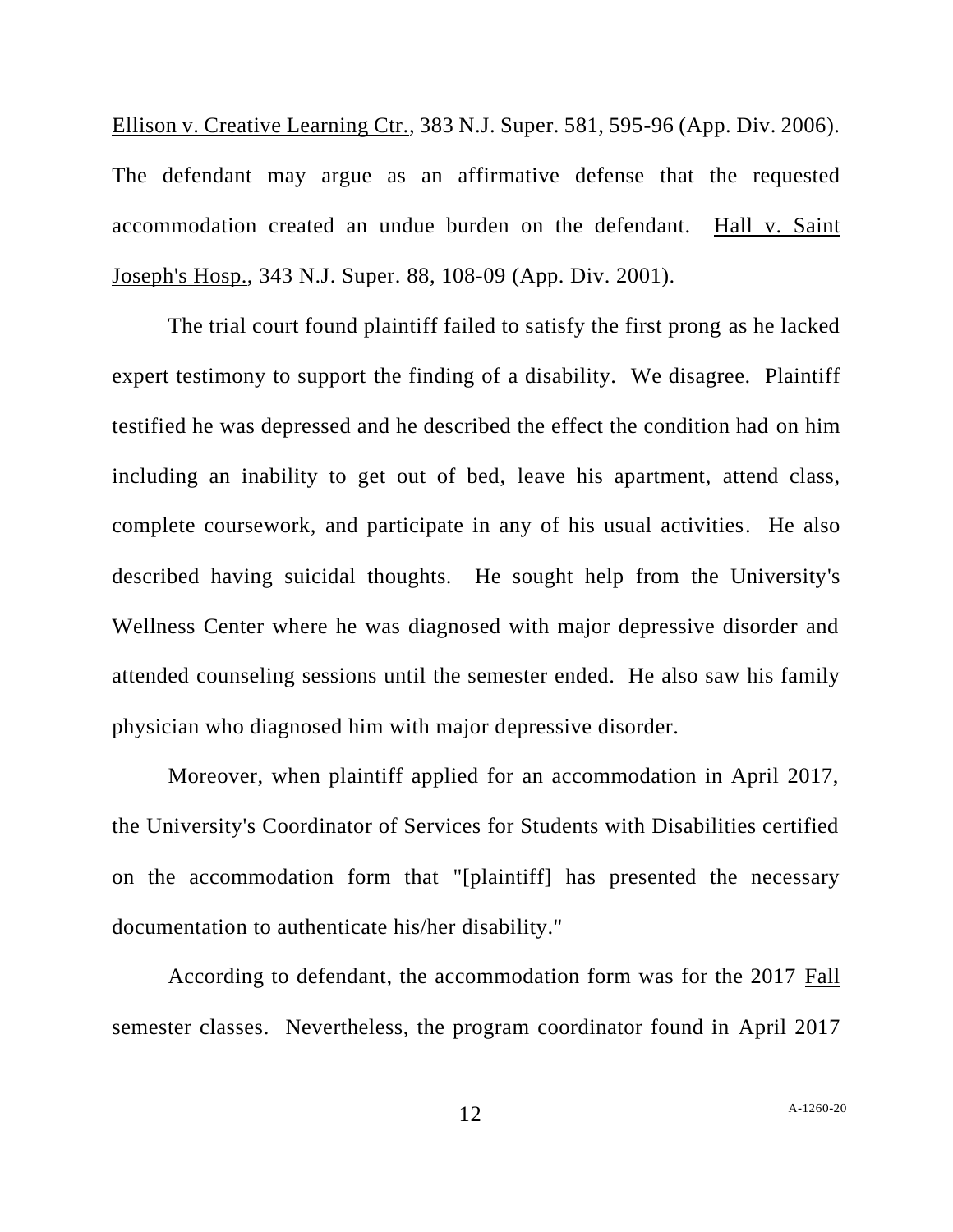that plaintiff had a disability that required accommodation—meaning he demonstrated a disability at the time she executed the form.

We are satisfied plaintiff presented sufficient proofs of a disability to withstand summary judgment on his claims. In its decision on the first summary judgment motion, the court stated, "[T]here is no dispute that plaintiff has a disability." After hearing the second motion, the court agreed with defendant's new argument that there was not sufficient expert testimony regarding the disability to support the LAD claim.

Two experts—one employed by the University specifically to treat students who require counseling—have diagnosed plaintiff with major depressive disorder. Those experts and plaintiff can be cross-examined as to the extent of plaintiff's disability and whether it prevented him from attending classes and completing coursework. But, as the trial judge initially found, there is no evidence refuting the diagnosis. To the contrary, the diagnosis was made by the University's own Wellness Center personnel. Another University employee certified plaintiff was suffering from a disability severe enough that he would require an accommodation for the next semester—an acknowledgment that plaintiff had shown evidence of a disability that would continue and require future accommodations. With those proofs, rendered and accepted by its own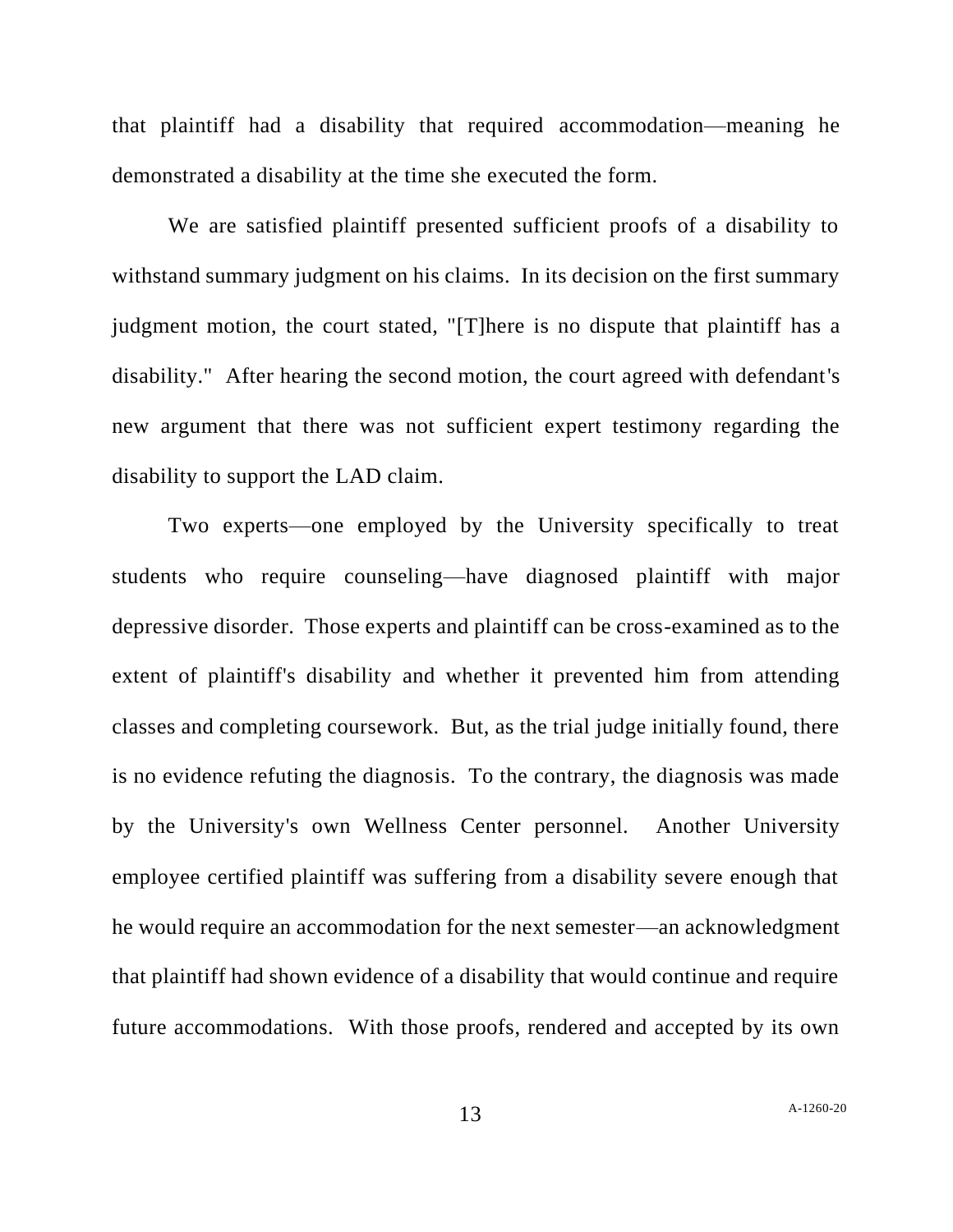employees, defendant cannot sustain its argument that there was insufficient evidence of a disability.

In finding plaintiff had not established he suffered from a disability, the trial court rejected McConville's April 28, 2017 form because she found it was a ruling from an administrative proceeding and, therefore, inadmissible in a Superior Court proceeding. This was a misapprehension of the circumstances. McConville was the University's Coordinator of services for students with disabilities. She interviewed students who presented with a disability to discuss their needs for the determination of reasonable accommodations. This was not an administrative agency proceeding; it was the University implementing its own policy to afford students with disabilities "equal access for academic success."

The trial court's reliance on Clowes v. Terminix Int'l., Inc., 109 N.J. 575 (1988) was misplaced. In Clowes, the plaintiff alleged he was terminated because of his alcoholism. Id. at 583-84. In considering whether the plaintiff had established a prima facie case of discrimination, the Supreme Court found the plaintiff did not sustain his burden of proving he was handicapped—as an alcoholic—at the time of his discharge. Id. at 597. The Court noted that "[c]onspicuously absent from the record is any testimony from a treating or